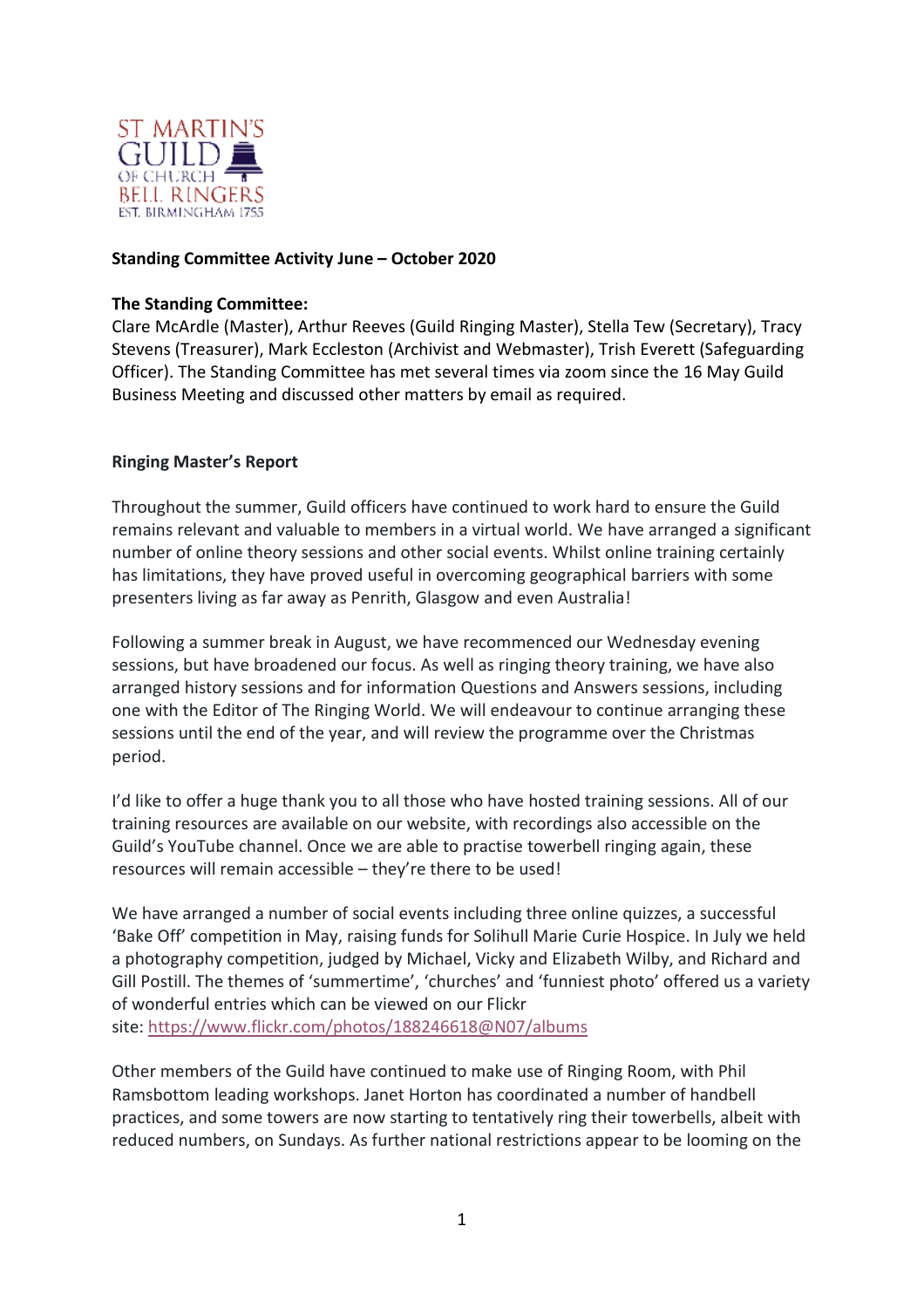horizon, the Standing Committee will continue to work to provide members with online training opportunities and social events.

# **Guild Library**

We have had limited access to the Guild Library in recent months, although this has not prevented us acquiring new material to enhance our holdings. For a modest donation, we've received a number of books from the library of the late John Illingworth (one-time Secretary and Trustee of the Guild). In addition, we've purchased Tina Stoecklin and Simon Gay's attractive new book 'Change Ringing on Handbells Volume 1: Basic Techniques' as well as a copy of 'De Tintinnabulis' by Hieronymi Magii, translated by Ann Martin.

In the previous Standing Committee report, I mentioned that I would be seeking alternative homes for a number of ringing books formerly belonging to Andrew Stubbs but which were not required for the Guild Library. Almost all of these titles have now been claimed, although the logistics of transferring these items due to Covid-19 remains a challenge. I was particularly pleased to find a home for the 39 bound volumes of The Ringing World covering 1959-1997, although little interest has yet materialised for the loose issues covering 1998- 2020! With regard to Andrew's archival papers, I have liaised with representatives from the College Youths, Central Council and The Ringing World – and a process of relocation and, in some cases, authorised secure destruction, is in hand.

# **Website**

The website continues to receive attention with regular updates in the 'Recent News' section. Our homepage now has a clear link to our 'Training Resources' section which comprises video recordings, slides, presentations and quizzes relating to our regular Wednesday evening training sessions. Analytics from our YouTube account indicates that our recordings continue to be accessed, the most popular being the presentation by Julia Cater about the technique required to ring big bells.

We continue to populate the website with new content. I am currently working on a list of all past officers and officials of the Guild (from 1889 to the present day). This will shortly be uploaded and, if you're interested in the history of the Guild, it makes for fascinating reading.

We always welcome comments and suggestions for improvement: we are committed to making our website a valuable and attractive resource for members whilst providing clear signposting to non-ringers who would like to learn more about us or ringing in general.

We did submit a call in the last Guild newsletter, asking ringers and Tower Contacts to check the details recorded in their 'Towers' section. Covid-19 withstanding, this information can quickly become out of date and we want our website to remain accurate. Please get in touch with the Webmaster if any updates are required.